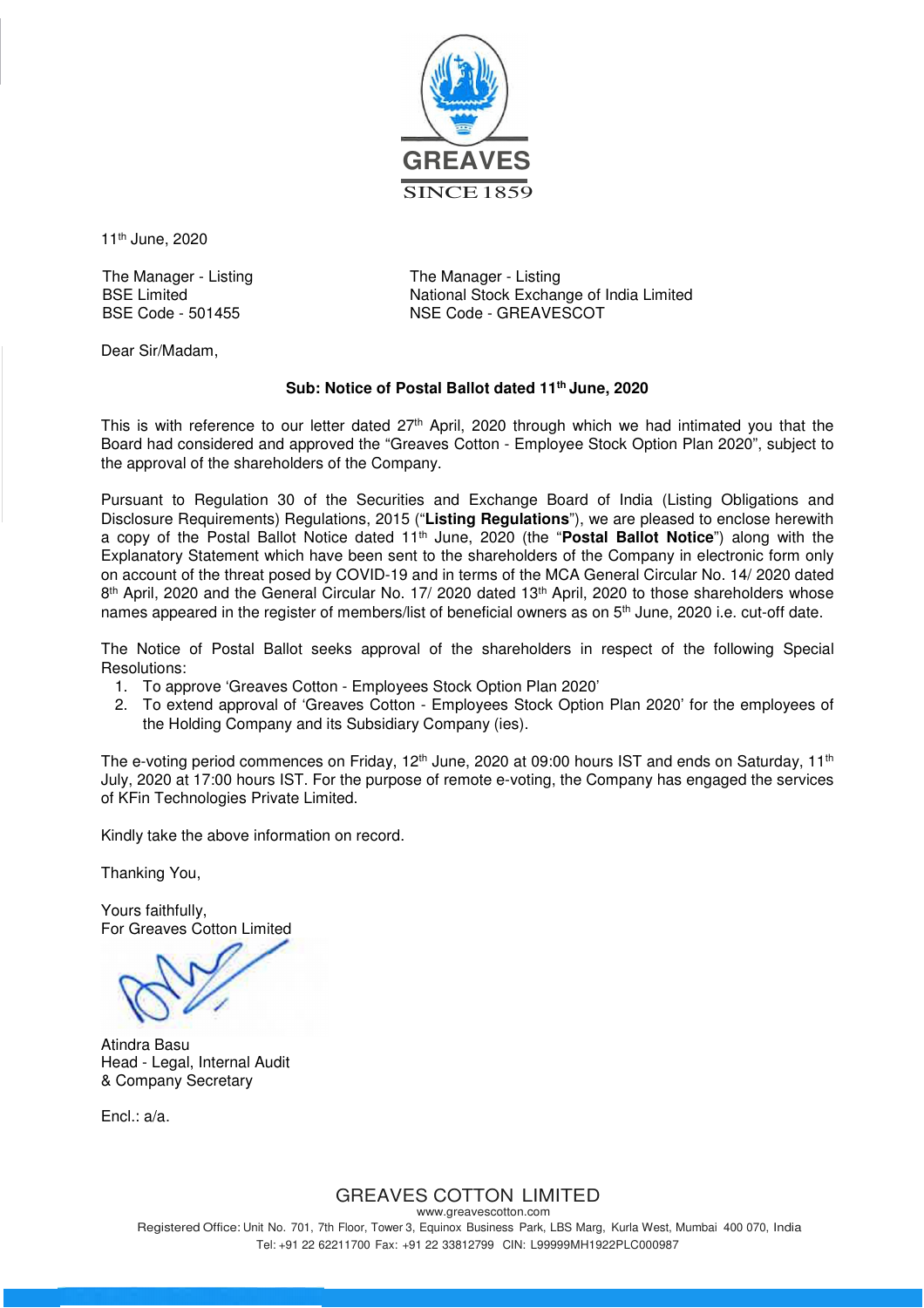

# GREAVES COTTON LIMITED

CIN: L99999MH1922PLC000987

Registered office: Unit No. 701, 7<sup>th</sup> Floor, Tower 3, Equinox Business Park, LBS Marg, Kurla West, Mumbai- 400 070 Phone: +91(22)62211700; Fax: +91(22)62217499; E-mail: investorservices@greavescotton.com; Website: www.greavescotton.com

Contact Person: Mr. Atindra Basu, Company Secretary and Compliance Officer

## NOTICE OF POSTAL BALLOT

[Pursuant to Section 110 of the Companies Act, 2013, as amended read with the Companies (Management and Administration) Rules, 2014, as amended]

Dear Shareholder(s),

Notice is hereby given pursuant to Section 110 and other applicable provisions, if any, of the Companies Act, 2013 (the "Act"), read with Rules 20 and 22 of the Companies (Management and Administration) Rules, 2014 (including any statutory modification or re-enactment thereof for the time being in force, and as amended (the "Rules") and read with MCA general circular No. 14/2020 dated April 08, 2020 and general circular No. 17/2020 dated April 13, 2020 in relation to "Clarification on passing of ordinary and special resolutions by companies under the Companies Act, 2013 and the rules made thereunder on account of the threat posed by COVID - 19" issued by the Ministry of Corporate Affairs, Government of India (the "MCA Circulars") and pursuant to other applicable laws and regulations, that the resolutions appended below are proposed for approval of the shareholders of the Company through postal ballot (only through remote e-voting process).

The proposed Special Resolutions and Explanatory Statement setting out material facts as required in terms of Section 102 of the Act read with the Rules and the MCA Circulars are appended below seeking consent of the Members of Greaves Cotton Limited (the "Company") through remote e-voting.

In compliance with Regulation 44 of the Securities and Exchange Board of India (Listing Obligations and Disclosure Requirements) Regulations, 2015 and pursuant to the provisions of Sections 108 and 110 of the Act read with the Rules and the MCA Circulars, the Company has extended only the remote e-voting facility for its Members, to enable them to cast their votes electronically instead of submitting the postal ballot form. The instructions for remote evoting are appended to this Postal Ballot Notice.

The Board of Directors through circular resolution dated May 30, 2020 has appointed Mr. Sunny Gogiya, Practicing Company Secretary, as the Scrutinizer for conducting the meeting only through the remote e-voting process in a fair and transparent manner. In compliance with the requirements of the MCA Circulars, hard copy of Postal Ballot Notice along with Postal Ballot Forms and pre-paid business reply envelope will not be sent to the members for this Postal Ballot and members are required to communicate their assent or dissent through the remote e-voting system only.

The e-voting commences on Friday, June 12, 2020 at 09.00 hours IST and ends on Saturday, July 11, 2020 at 17.00 hours IST. The assent or dissent received after such date and time shall be treated as if reply from the Member has not been received. The Company has engaged the services of KFin Technologies Private Limited ("KFintech"),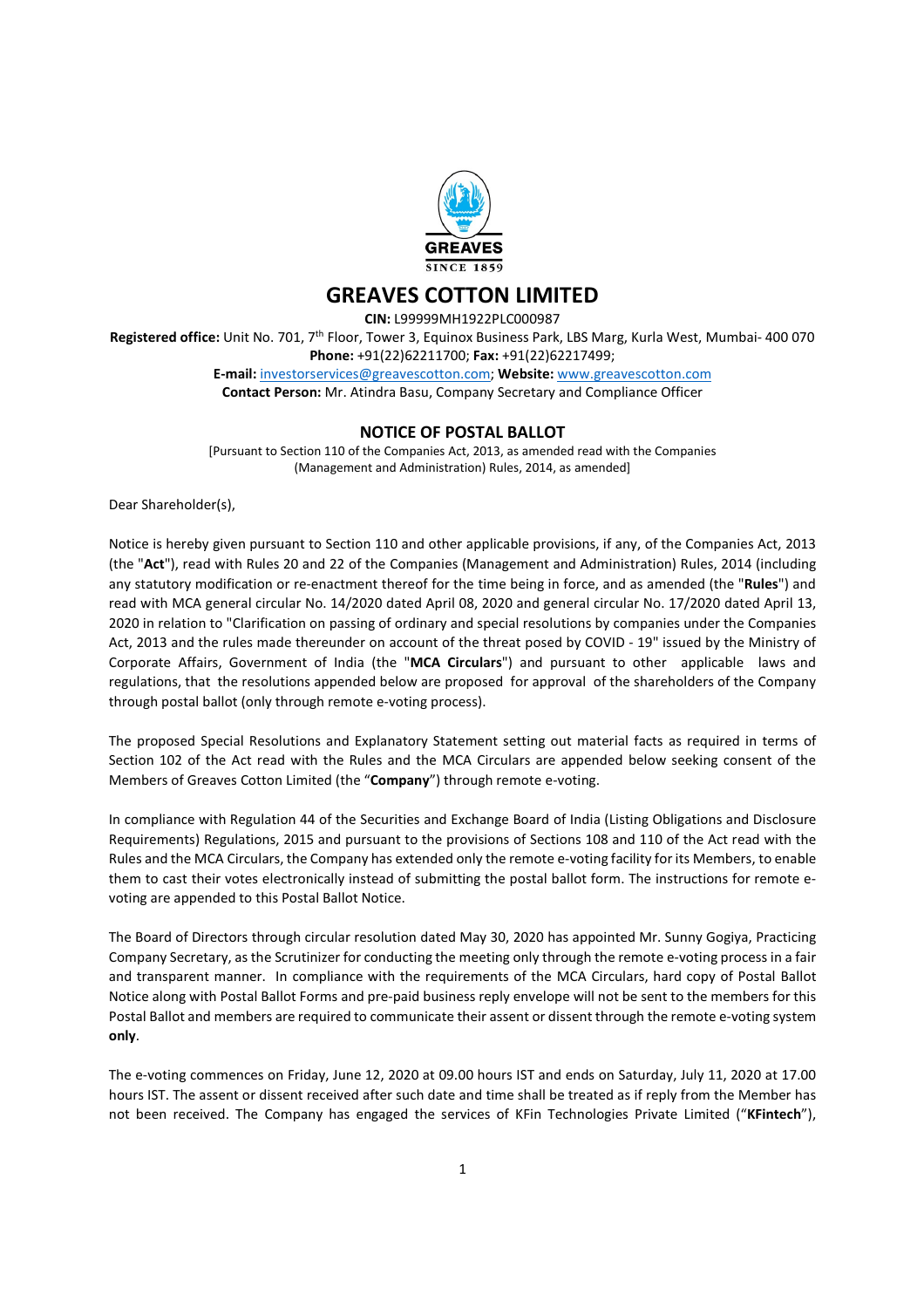Registrar & Share Transfer Agent of the Company, for providing remote e-voting facilities to the Members, enabling them to cast their vote in a secure manner.

After completion of scrutiny of the votes, the Scrutinizer will submit his report to the Chairman of the Company or any other person authorized by him, after completion of scrutiny of votes cast by way of remote e-voting. The results of voting by Postal Ballot (through the remote e-voting process) will be declared on or before 1700 hours IST on Monday, July 13, 2020, by the Chairman of the Company or any other person authorized by him at the Registered Office at Unit No. 701, 7th Floor, Tower 3, Equinox Business Park, LBS Marg, Kurla West, Mumbai - 400 070. The results along with the Scrutinizer's Report will be displayed on the website of the Company. The results shall be communicated to the BSE Limited and National Stock Exchange of India Limited (together the "Stock Exchanges"), National Securities Depository Limited ("NSDL") and Central Depository Services (India) Limited ("CDSL") (together the "Depositories"), and the same along with the Scrutinizer's Report will be displayed on the Company's website (www.greavescotton.com), on the website of KFintech (www.kfintech.com) as well as on Stock Exchanges' website viz www.bseindia.com and www.nseindia.com. In addition, the results will also be published in the newspapers for information of the Shareholders.

The resolution, if passed by the requisite majority, shall be deemed to have been passed on Saturday, July 11, 2020 i.e. the last date specified for remote e-voting.

#### Resolution No. 1: To approve 'Greaves Cotton - Employees Stock Option Plan 2020'

To consider and if thought fit, to pass the following resolution as a Special Resolution:

"RESOLVED THAT pursuant to the provisions of Section 62 (1) (b) of the Companies Act, 2013("the Act") and the Companies (Share Capital and Debentures) Rules, 2014 and other applicable provisions, if any, of the Act read with rules framed thereunder, including any statutory modification(s) or re-enactment(s) of the Act for the time being in force and in accordance with the provisions of the Memorandum and Articles of Association of the Company and the provisions of the Securities and Exchange Board Of India (Share Based Employee Benefits) Regulations, 2014 including any modifications thereof or supplements thereto ("the SEBI SBEB Regulations"), SEBI (Listing Obligations and Disclosure Requirements) Regulations, 2015 ("the SEBI LODR Regulations"), the Listing Agreement entered into with the Stock Exchange where the securities of the Company are listed and Foreign Exchange Management Act and Foreign Exchange Management (Non-Debt Instrument) Rules, 2019 and any other applicable laws for the time being in force and subject to such other consents, permissions, sanctions and approvals which may be agreed by the Board of Directors of the Company (hereinafter referred to as "the Board" which term shall be deemed to include the Nomination and Remuneration Committee), consent of the shareholders be and is hereby accorded to introduce and implement the 'Greaves Cotton - Employees Stock Option Plan 2020' ("ESOP-2020") the salient features of which are detailed in the Explanatory Statement to this Notice and to create, grant, offer, issue and allot at any time in one or more tranches to or for the benefit of such person(s) who are in the permanent employment of the Company, whether working in India or outside India, including Director of the Company, whether Whole-time Director or not, but excluding Promoter, Promoter group and Independent Directors and such other persons as may from time to time be allowed to be eligible for the benefit under the provisions of applicable laws and Regulations prevailing from time to time (hereinafter collectively referred to as "Employees") selected on the basis of criteria decided by the Board under the ESOP-2020, such number of stock options convertible into Equity Shares of the Company ("Options"), in one or more tranches, not exceeding 2.00% of the paid-up share capital of the Company of the face value of Rs. 2/- each (Rupees Two) to the eligible employees of the Company, at such price or prices, and on such terms and conditions as may be fixed or determined by the Board in accordance with the provisions of the applicable laws and the provisions of ESOP-2020, the salient features of which are presented below: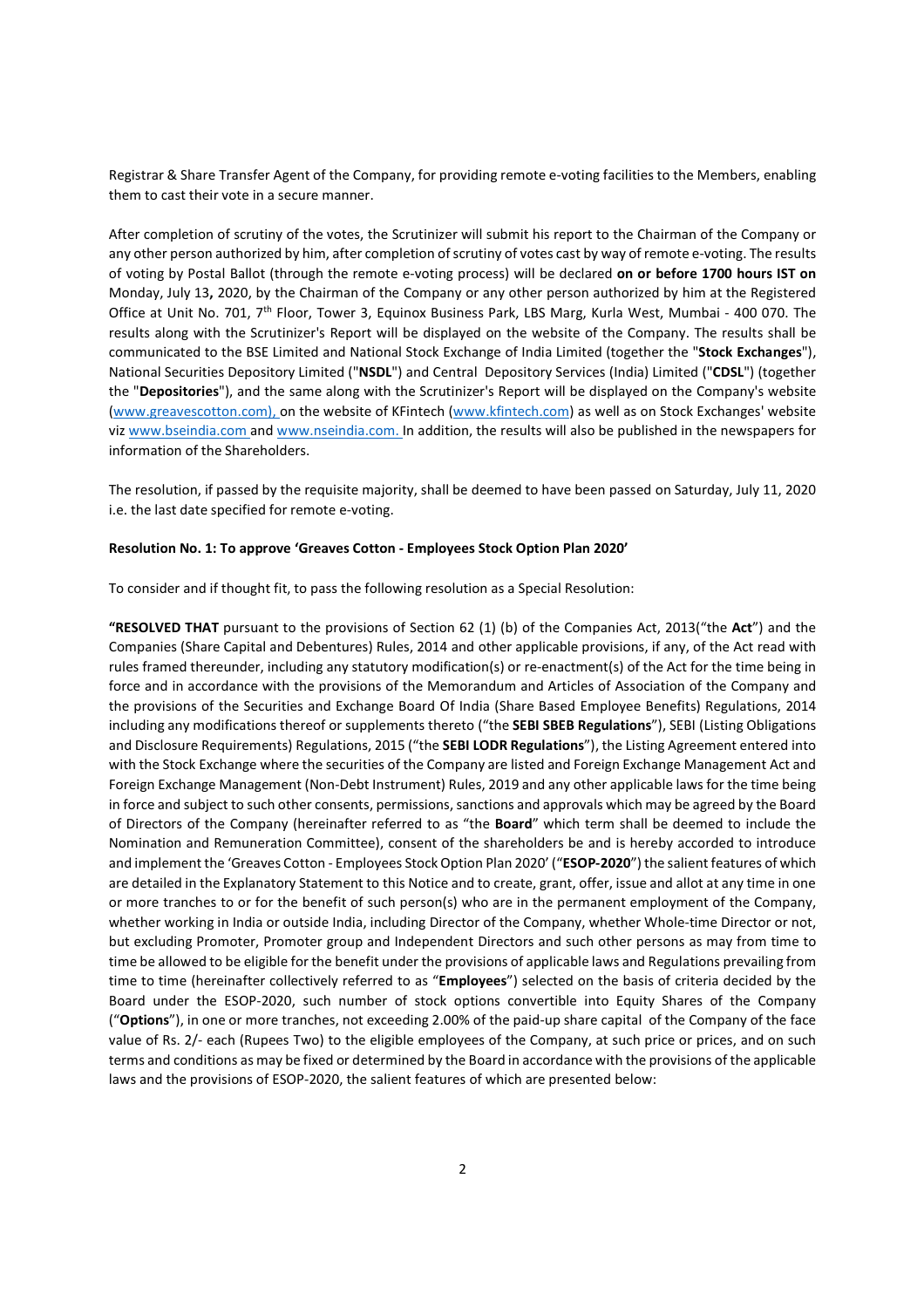| $\mathsf{I}$ | Eligible classes of employees      | Employee/s as may be determined by the Nomination and                                               |
|--------------|------------------------------------|-----------------------------------------------------------------------------------------------------|
|              | entitled to participate in ESOP-   | Remuneration Committee out of the following:-                                                       |
|              | 2020                               | (i) a permanent employee of the company who has been working in                                     |
|              |                                    | India or outside India; or                                                                          |
|              |                                    | (ii) a director of the company, whether a whole time director or not but                            |
|              |                                    | excluding an independent director;                                                                  |
|              |                                    | (iii) an employee defined in Sub-clauses (i) and (ii) hereof of its Holding                         |
|              |                                    | Company or one or more of its Subsidiary Company(ies) whether in or                                 |
|              |                                    | outside India, but does not include -                                                               |
|              |                                    | (a) an employee who is a promoter or a person belonging to the                                      |
|              |                                    | promoter group of the Company; or                                                                   |
|              |                                    | (b) a director who either himself or through his relative or through any                            |
|              |                                    | Body Corporate, directly or indirectly, holds more than 10% of the                                  |
|              |                                    | outstanding equity shares of the company.                                                           |
| $\mathbf{H}$ | Appraisal<br>process<br>for        | The Nomination and Remuneration Committee shall determine the                                       |
|              | determining the eligibility of     | Grant in its absolute discretion, taking into consideration such factors                            |
|              | employees to the ESOP-2020         | but not limited to Eligible Employee's performance appraisal, seniority,                            |
|              |                                    | period of service, role of the Eligible Employee, the present and                                   |
|              |                                    | potential contribution to the growth of the Company. Thereafter, from                               |
|              |                                    | time to time, the Nomination and Remuneration Committee may grant                                   |
|              |                                    | Options to one or more Eligible Employee/s.                                                         |
| Ш            | Requirements of vesting and        | The Vesting criteria could either be time-based and/or performance-                                 |
|              | period of vesting                  | based (of the Company and/or the Employee) for the Options Granted                                  |
|              |                                    | to Eligible Employees and shall be determined by the Nomination and                                 |
|              |                                    | Remuneration Committee in accordance with the Applicable Law and                                    |
|              |                                    | provided in the Letter of Grant.<br>Provided that, the Nomination and Remuneration Committee in its |
|              |                                    | absolute discretion may accelerate the Vesting criteria and/or period as                            |
|              |                                    | it deems fit.                                                                                       |
|              |                                    | The options would vest not earlier than 1 year and not later than 7 years                           |
|              |                                    | from the date of individual grant as decided by the Committee, unless                               |
|              |                                    | otherwise stipulated under Applicable Law.                                                          |
| IV           | Exercise<br>price<br>pricing<br>or | Exercise Price means the par value of the Share payable by the Eligible                             |
|              | formula                            | Employee for the Exercise of each Option Granted under the Scheme                                   |
|              |                                    | for the allotment of one Share.                                                                     |
| v            | Exercise period                    | Exercise Period means the period as provided in the Letter of Grant or                              |
|              |                                    | such other period as may be intimated by the Nomination and                                         |
|              |                                    | Remuneration Committee, from time to time, within which the Eligible                                |
|              |                                    | Employee may elect to Exercise the Vested Options.                                                  |
| VI           | Maximum number of options          | The maximum aggregate number of Options that may be granted and                                     |
|              | to be issued per employee and      | thereby the issuance of Shares under the Scheme shall not exceed                                    |
|              | in aggregate                       | 2.00% of the paid-up share capital of the Company (relating to the                                  |
|              |                                    | Shares) as on the Effective Date ("Plan Pool"), on such terms and                                   |
|              |                                    | conditions, as is approved by the Shareholders of the Company.                                      |
|              |                                    | The approval of shareholders by way of separate resolution shall be                                 |
|              |                                    | obtained by the company in case of $-$ (a) grant of option to employees                             |
|              |                                    | of subsidiary or holding company; or (b) grant of option to identified                              |
|              |                                    | employees, during any one year, equal to or exceeding one per cent of                               |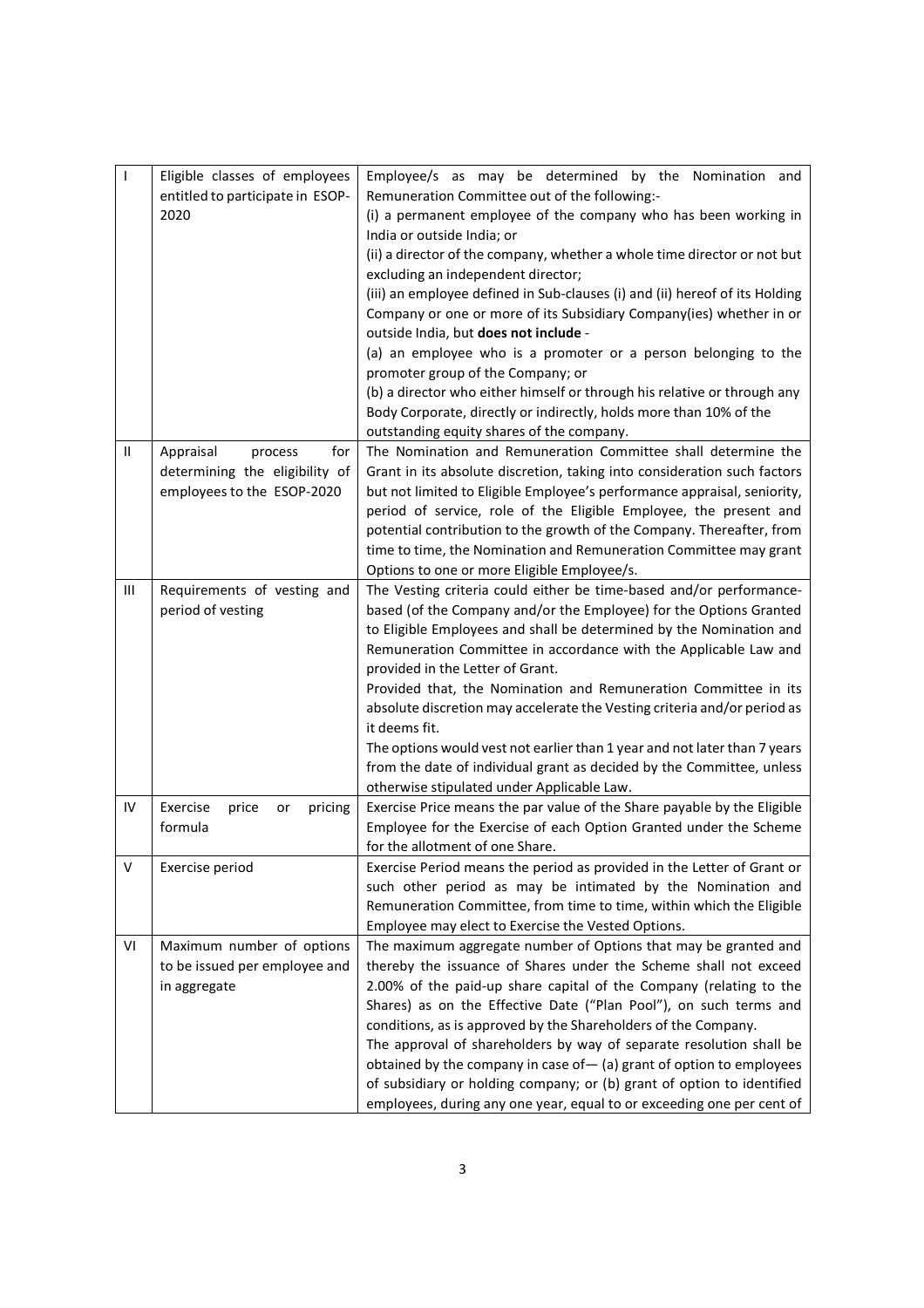|      |                            |           |        | the issued capital (excluding outstanding warrants and conversions) of |
|------|----------------------------|-----------|--------|------------------------------------------------------------------------|
|      |                            |           |        | the company at the time of grant of option.                            |
| VII  | Method of Option Valuation |           |        | The Company will follow fair value method for computing the            |
|      |                            |           |        | compensation cost, if any, for the Options Granted, in accordance with |
|      |                            |           |        | Applicable Law.                                                        |
| VIII | Other                      | ESOP-2020 | Plan I | Refer to 'Greaves Cotton Employee Stock Option Scheme 2020' for        |
|      | Provisions                 |           |        | further details on all plan provisions.                                |

RESOLVED FURTHER THAT the Scheme may also envisage provisions for providing financial assistance to the Employees to enable them to acquire, purchase or subscribe to the said Securities of the Company in accordance with the provisions of the Act/Regulations;

RESOLVED FURTHER THAT the Board be and is hereby authorized to issue and allot Equity Shares directly to the Employees upon exercise of Options from time to time in accordance with the ESOP-2020 and such equity shares shall rank pari-passu in all respects with the then existing equity shares of the Company;

RESOLVED FURTHER THAT in case of any corporate action(s) such as rights issues, bonus issues, merger and sale of division or other re-organisation of capital structure of the Company, as applicable from time to time, if any additional equity shares are issued by the Company for the purpose of making a fair and reasonable adjustment to the Stock Options granted earlier, the above ceiling shall be deemed to be increased to the extent of such additional equity shares issued;

RESOLVED FURTHER THAT in case the Shares of the Company are either subdivided or consolidated, then the number of shares to be allotted and the exercise price payable by the option grantees under the Scheme shall automatically stand augmented or reduced, as the case may be, in the same proportion as the present face value of Rs. 2/- per equity share bears to the revised face value of the equity shares of the Company after such subdivision or consolidation, without affecting any other rights or obligations of the Grantees;

RESOLVED FURTHER THAT without prejudice to the generality of the above, the Board of Directors (hereinafter referred to as the "Board" which term shall be deemed to include the Nomination and Remuneration Committee of Directors duly constituted by the Board to exercise its powers conferred by this resolution) is authorised to formulate, evolve, decide upon and implement the ESOP-2020, determine the detailed terms and conditions of the aforementioned ESOP-2020 including but not limited to the quantum of the Options to be granted per employee, the number of Options to be granted in each tranche, the terms or combination of terms subject to which the said Options are to be granted, the exercise period, the vesting period, the vesting conditions, instances where such Stock Options shall lapse and to grant such number of Options, to such employees of the Company, at price, at such time and on such terms and conditions as set out in the ESOP-2020 and as the Board or the Nomination and Remuneration Committee may in its absolute discretion think fit;

RESOLVED FURTHER THAT the Nomination and Remuneration Committee be designated as the Compensation Committee in accordance with Regulation 5(1) of the SEBI SBEB Regulations for the purposes of administration of ESOP-2020;

RESOLVED FURTHER THAT the Board is hereby authorised to make any modifications, changes, variations, alterations or revisions in the ESOP-2020 as it may deem fit, from time to time or to suspend, withdraw or revive the ESOP-2020 from time to time, in conformity with applicable laws, provided such variations, modifications, alterations or revisions are not detrimental to the interests of the Employees;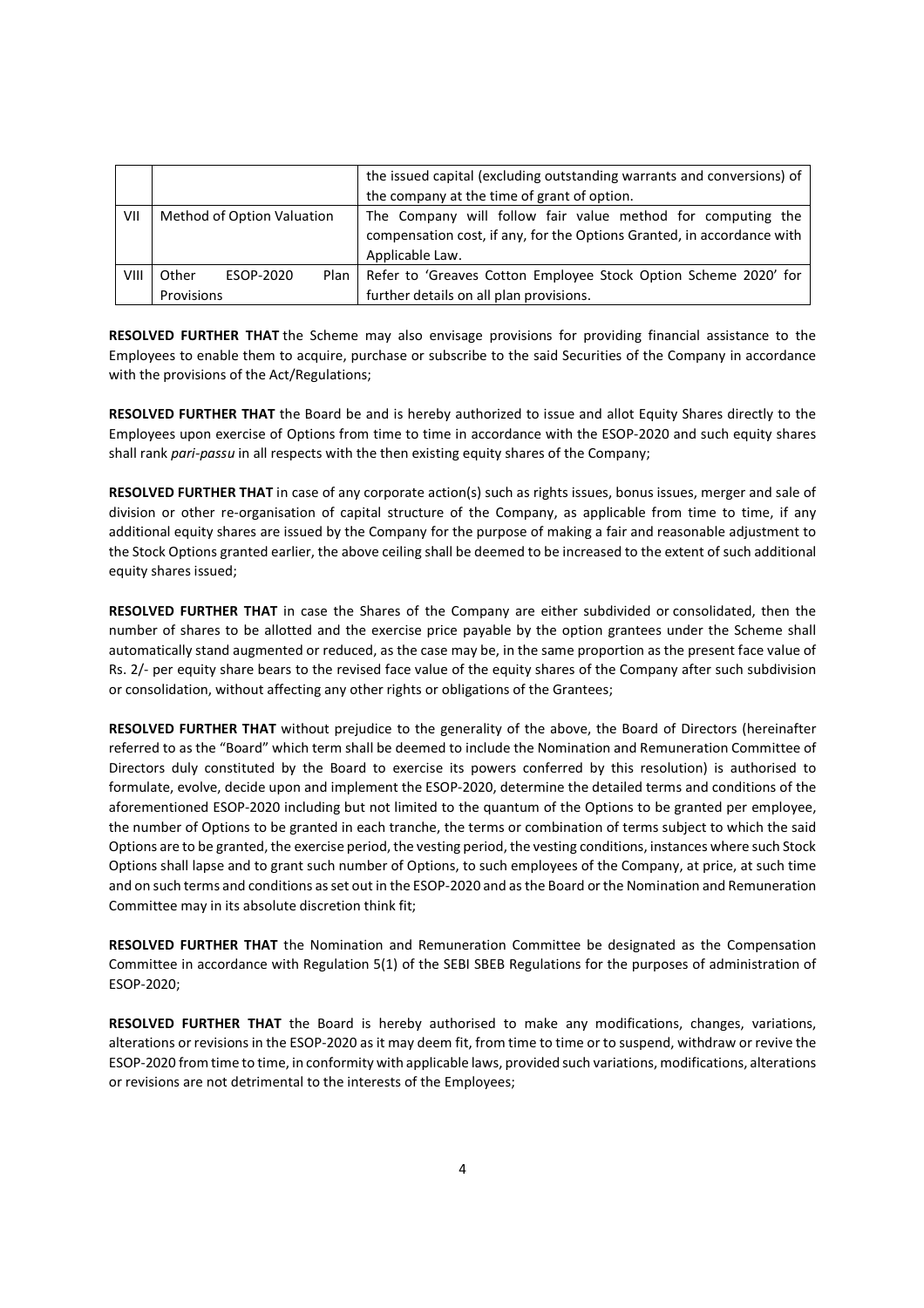RESOLVED FURTHER THAT the Board shall take necessary steps for listing of the Equity Shares allotted under the ESOP-2020 on the Stock Exchanges, where the Shares of the Company are listed in accordance with the provisions of the SEBI SBEB Regulations, the SEBI LODR Regulations and other applicable laws and regulations;

RESOLVED FURTHER THAT for the purpose of giving effect to this Resolution, the Board be and is hereby authorized to do all such acts, deeds, matters and things as it may, in its absolute discretion, deem necessary, expedient or proper and to settle all questions, difficulties or doubts that may arise in relation to formulation and implementation of the ESOP-2020 at any stage including at the time of listing of the equity shares issued herein without requiring the Board to secure any further consent or approval of the shareholders of the Company to the end and intent that they shall be deemed to have given their approval thereto expressly by the authority of this Resolution;

RESOLVED FURTHER THAT the Board be and is hereby authorized to delegate all or any powers conferred herein to Nomination and Remuneration Committee or such other Committees, with power to sub-delegate to any Executives/Officers of the Company to do all such acts, deeds, matters and things as also to execute such documents, writings etc., as may be necessary in this regard."

### Resolution no. 2: To extend approval of 'Greaves Cotton - Employees Stock Option Plan 2020' for the employees of the Holding Company and its Subsidiary Company (ies).

To consider and if thought fit, to pass the following resolution as a Special Resolution:

"RESOLVED THAT pursuant to the provisions of Section 62 (1) (b) of the Companies Act,2013 ("the Act") and the Companies (Share Capital and Debentures) Rules, 2014 and other applicable provisions, if any, of the Act, the Securities and Exchange Board Of India (Share Based Employee Benefits) Regulations, 2014 including any modifications thereof or supplements thereto ("the SEBI SBEB Regulations"), SEBI (Listing Obligations and Disclosure Requirements) Regulations, 2015 ("the SEBI LODR Regulations"), the Listing Agreement entered into with the Stock Exchanges where the securities of the Company are listed and of Foreign Exchange Management Act and Foreign Exchange Management (Non-Debt Instrument) Rules, 2019 and any other applicable laws for the time being in force and subject to such other consents, permissions, sanctions and approvals as may be necessary and subject to such consents, permissions, sanctions and approvals which may be agreed to by the Board of Directors of the Company (hereinafter referred to as "the Board", which term shall be deemed to include any Committee including the Nomination and Remuneration Committee to exercise the powers conferred by this Resolution), consent and approval of the shareholders be and is hereby accorded extend the benefits of 'Greaves Cotton - Employees Stock Option Plan 2020' ("ESOP-2020") proposed in the resolution under item number 1 above to such persons who are in the permanent employment of the Holding Company and its subsidiary company(ies) (whether now or hereafter existing, whether incorporated in India or overseas as may be from time to time be allowed under the prevailing laws, rules and regulations and / or any amendments thereto from time to time), whether working in India or out of India and to the directors of the Holding Company or its Subsidiary Companies, and to such other persons as may from time to time be allowed, under prevailing laws, rules and regulations, and/or amendments thereto from time to time, on such terms and conditions as may be decided by the Board, and selected on the basis of criteria prescribed by the Board, at such price or prices in one or more tranches and on such terms and conditions, as may be fixed or determined by the Board in accordance with the ESOP-2020;

RESOLVED FURTHER THAT for the purpose of creating, offering, issuing, allotting and listing of the Securities, the Board be authorized on behalf of the Company to make any modifications, changes, variations, alterations or revisions in the ESOP-2020 from time to time or to suspend, withdraw, or revive ESOP-2020 from time to time, provided such variations, modifications, alterations or revisions are not detrimental to the interests of the Employees;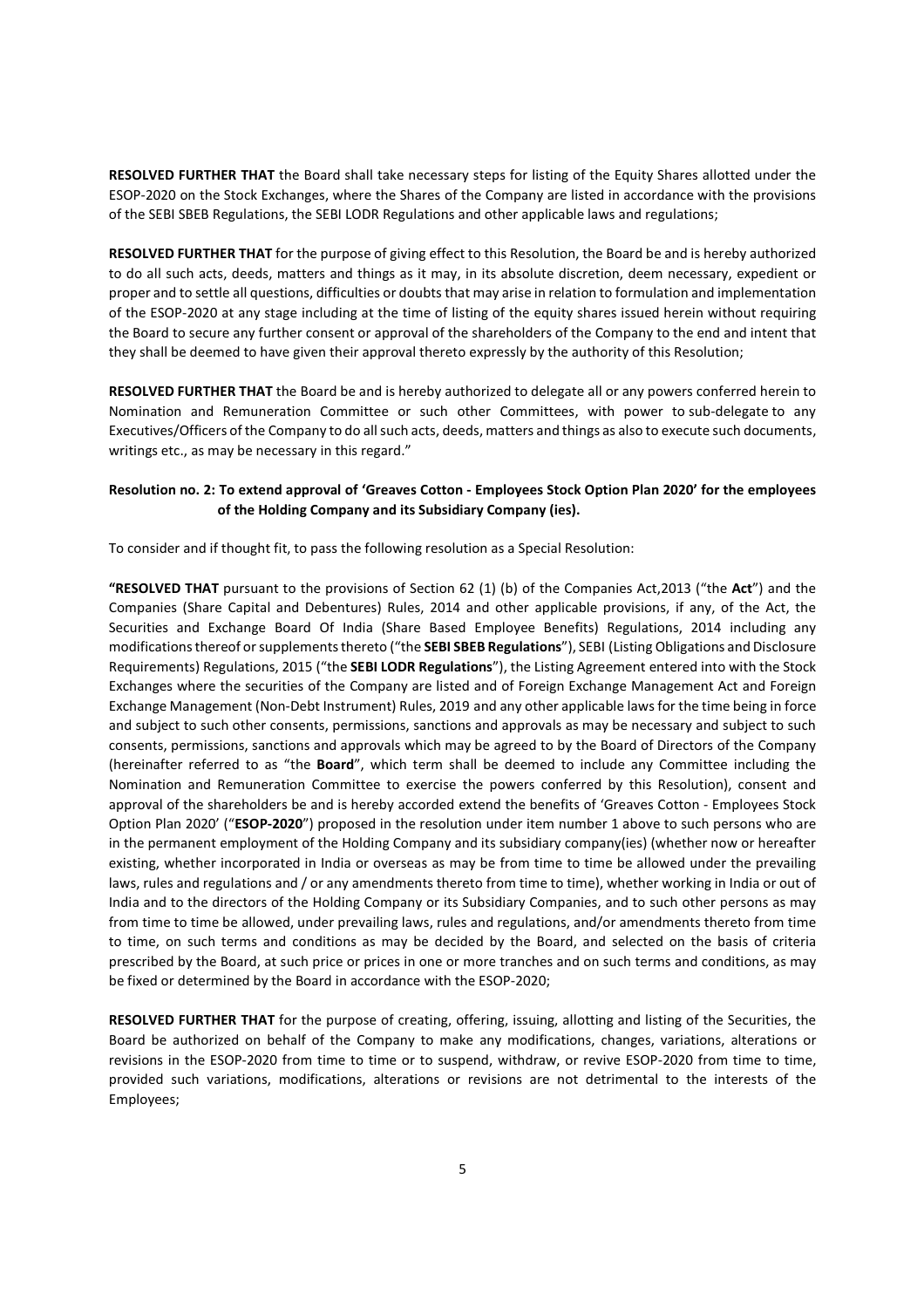RESOLVED FURTHER THAT for the purpose of giving effect to this Resolution, the Board be authorized to determine terms and conditions of issue of the Securities and do all such acts, deeds, matters and things as it may, in its absolute discretion, deem necessary for such purpose and with power on behalf of the Company to settle any questions, difficulties or doubts that may arise in this regard without requiring to secure any further consent or approval of the Shareholders of the Company."

By Order of the Board For Greaves Cotton Limited

Atindra Basu Head - Legal, Internal Audit & Company Secretary Membership No.: ACS 32389

Date: June 11, 2020 Place: Mumbai

### Notes:

- 1. The explanatory statement pursuant to Sections 102 and 110 of the Act stating all material facts and the reasons for the proposal is annexed herewith. It also contains all the disclosures as specified in the SEBI SBEB Regulations, 2014 and Companies Act, 2013 and/or SEBI (Listing Obligations and Disclosure Requirements) Regulations 2015, as amended ("Listing Regulations") read with MCA general circular No. 14/2020 dated April 08, 2020 and general circular No. 17/2020 dated April 13, 2020.
- 2. The Postal Ballot Notice is being sent to the shareholders of the Company whose names appear on the Register of Members/List of Beneficial Owners as received from the Depositories as on June 05, 2020. The Postal Ballot Notice is being sent to shareholders in electronic form to the e-mail addresses registered with their depository participants (in case of electronic shareholding) or the e-mail addresses registered with the KFintech (in case of physical shareholding).
- 3. Shareholders may note that this notice is also available on the websites of the Company (www.greavescotton.com), KFintech (https://evoting.karvy.com/) and the Stock Exchanges (www.bseindia.com and www.nseindia.com). Shareholders whose names appear on the Register of Members/List of Beneficial Owners as on June 05, 2020, will be considered for the purpose of remote e-voting.
- 4. On account of the threat posed by COVID-19 and in terms of the MCA Circulars, the Company will send this postal ballot notice in electronic form only. The hard copy of this Postal Ballot Notice along with postal ballot forms and pre-paid business envelope will not be sent to the members for the postal ballot in accordance with the requirements specified under the MCA Circulars. Accordingly, the communication of the assent or dissent of the members would take place through the remote e-voting system only.
- 5. Considering the MCA Circulars for remote e voting for this Postal Ballot, shareholders who have not registered their mail ids and in consequence the e-voting notice could not be serviced may temporarily get their email registered with the Company's Registrar and Share Transfer Agent, KFin Technologies Private Limited, by clicking the link: https://karisma.kfintech.com/emailreg. Shareholders may also visit the website of the company and Click on the http://www.greavescotton.com/investors/investor-information and follow the registration process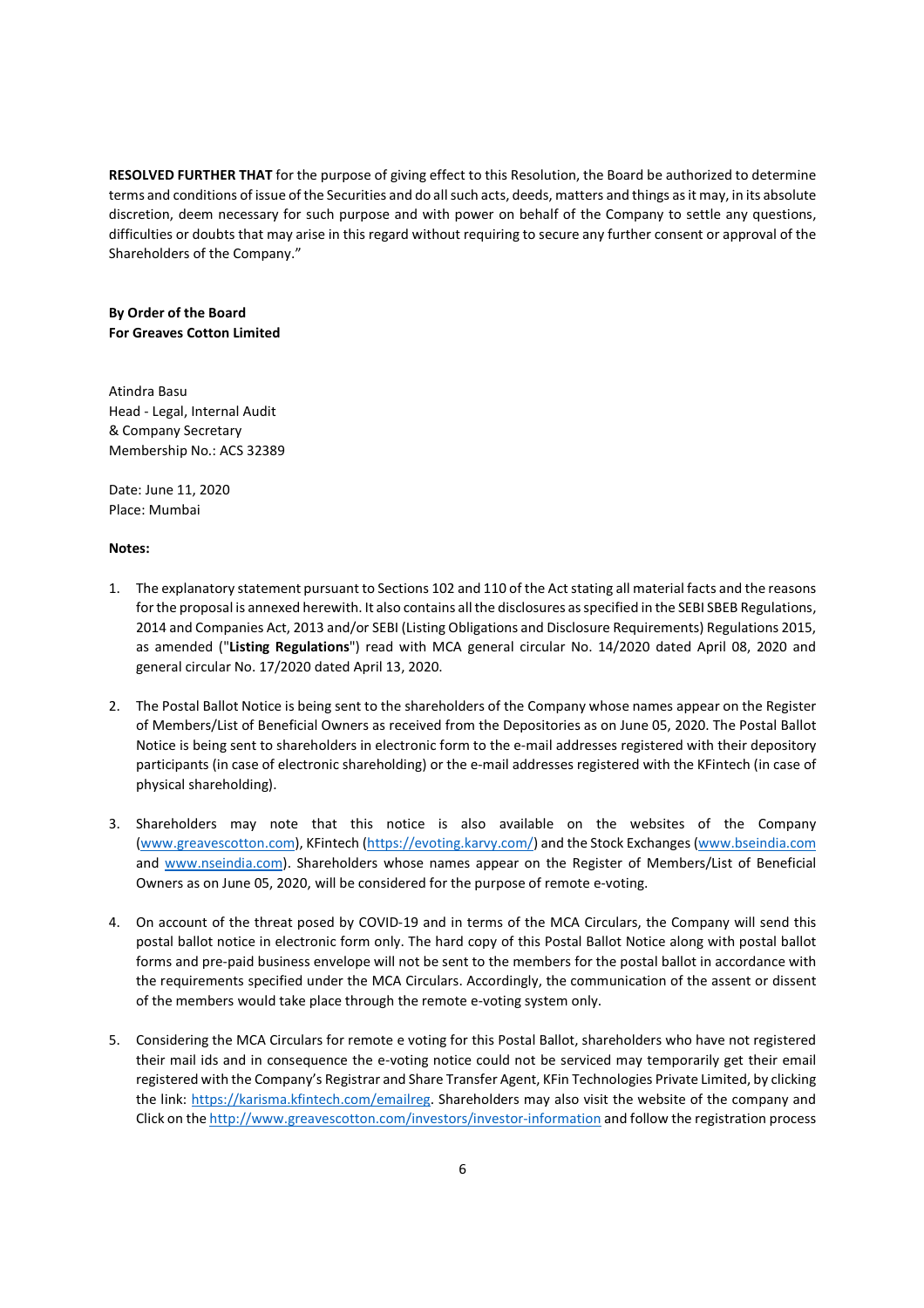as guided thereafter. Post successful registration of the email, the shareholder would get soft copy of the notice and the procedure for e-voting along with the User ID and Password to enable e-voting for this Postal Ballot. In case of any queries, shareholder may write to einward.ris@kfintech.com.

6. Eligible Members who have not submitted their e-mail IDs to KFintech, are required to provide their e-mail IDs to KFintech, by following the email registration process as provided in this notice, on or before 5:00 p.m. on Wednesday, July 08, 2020 pursuant to which, any Member may receive on the e-mail ID provided by the Member the Postal Ballot Notice and the procedure for remote e-voting along with the login ID and password for remote e-voting.

After successful submission of the e-mail ID, the KFintech or the Company will share a copy of this Postal Ballot Notice, immediately and not later than 48 hours of receipt of the e-mail ID from the Eligible Members.

The Company: Please click on the link and follow the process provided at http://www.greavescotton.com/investors/investor-information.

The Registrar: Process to be followed for submission of e-mail ID is as follows:

### Electronic folios

- (a) Visit the link https://karisma.kfintech.com/emailreg
- (b) Select the company name
- (c) Shareholder to enter DPID-CLID / Folio No and PAN No.
- (d) Shareholder to enter the email id and Mobile No.
- (e) System check the authenticity of the client id and PAN and send the different OTPs to Mobile and Email to validate.
- (f) Shareholder to enter the OTPs received by SMS and Email to complete the validation process. (OTPs will be valid for 5 minutes only).
- (g) System confirms the email id for the limited purpose of serviced postal ballot notice.
- (h) System will send the notice & procedure for e-voting to the email given by shareholder

### Physical folios:

- (a) Visit the link https://karisma.kfintech.com/emailreg
- (b) Select company name
- (c) Shareholder to enter physical Folio No and PAN No.
- (d) If PAN No is not available in the records, shareholder to enter one of the Certificate No.
- (e) Shareholder to enter the Email id and Mobile No.
- (f) System check the authenticity of the Folio No and PAN / Certificate No and send the different OTPs to Mobile and Email to validate.
- (g) Shareholder to enter the OTPs received by SMS and Email to complete the validation process (OTPs will be valid for 5 minutes only).
- (h) If PAN is not available, system will prompt to upload the duly signed scan copy of the PAN.
- (i) System confirm the registration of email id.
- (j) System will send the notice & procedure for e-voting to the Email given by shareholder.
- 7. Those shareholders who have already registered their email addresses are requested to keep their email addresses validated with their Depository Participants / the Company's Registrar and Share Transfer Agent, KFin Technologies Private Limited to enable servicing of notices / documents / Annual Reports electronically to their email address.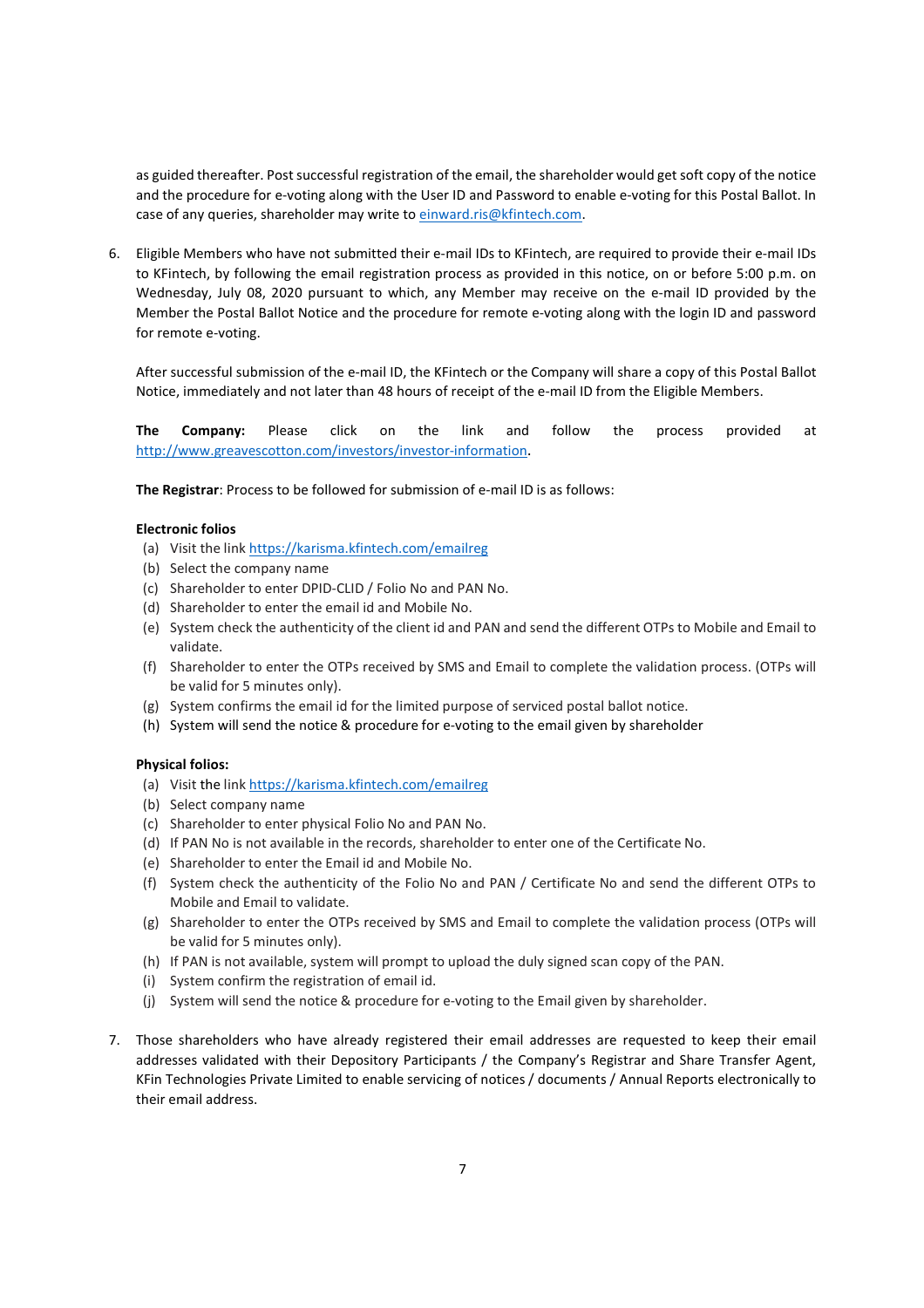- 8. Resolutions passed by the shareholders through Postal Ballot are deemed to have been passed as if they have been passed at a General Meeting of the shareholders.
- 9. Voting rights shall be reckoned on the paid-up value of equity shares registered in the name of the shareholders as on June 05, 2020. A person who is not a shareholder on the relevant date should treat this notice for information purpose only.
- 10. A shareholder cannot exercise his vote by proxy on Postal Ballot.
- 11. The Scrutinizer will submit his report to the Chairman or any other person authorized by him after the completion of scrutiny, and the result of the voting by Postal Ballot will be announced by the Chairman of the Company or any other person authorized by him on or before 1700 hours IST on Monday, July 13, 2020. The notice/result of the e-voting will also be displayed on the website of the Company (www.greavescotton.com), besides being communicated to the Stock Exchanges.
- 12. After the national lockdown is lifted by the respective statutory authority, all relevant documents referred to in the Explanatory Statement would be made available for inspection at the registered office of the Company on all working days, except Saturdays, Sundays and holidays, between 11.00 a.m. to 1.00 p.m. up to the last date of remote e-voting for postal ballot. During the national lockdown, a member may write to the Company at investorservices@greavescotton.com requesting for relevant documents as referred in the Explanatory Statement.
- 13. Contact details of the person responsible to address the queries/grievances connected with the voting by Postal Ballot including voting by electronic means are as under:
	- i) Mr. Atindra Basu, Company Secretary and Compliance Officer, Unit No. 701,  $7<sup>th</sup>$  Floor, Tower 3, Equinox Business Park, LBS Marg, Kurla West, Mumbai- 400 070, E-mail: investorservices@greavescotton.com; or
	- ii) Mr. Sunny Gogiya, Scrutinizer, Office No. 6, Om Anand CHS., B wing, Louiswadi, Thane (West) 400604; Tel: +91 9922744338 / +91 9326644338; E-mail: cssunnygogiya@gmail.com
- 14. The details of the process and manner for remote e-voting are explained herein below:

### General information and instructions relating to e-voting

- i. A person whose name is recorded in the register of members or in register of beneficial owners maintained by the depositories as on the cut-off date, i.e., Friday, June 05, 2020 only shall be entitled to avail the facility of e-voting.
- ii. Any shareholder who holds the shares as on the cut-off date i.e., Friday, June 05, 2020 may obtain the User ID and password in the manner as mentioned below:
	- a) If the mobile number of the shareholder is registered against Folio No/DP ID Client ID, the shareholder may send SMS:

MYEPWD<space>E-voting Event Number+Folio No. or OP 10 Client 10 to +919212993399. Example for NSDL: MYEPWD <SPACE> IN12345612345678

Example for CDSL: MYEPWO <SPACE> 1402345612345678

Example Physical: MYEPWO <SPACE> XXX1234567890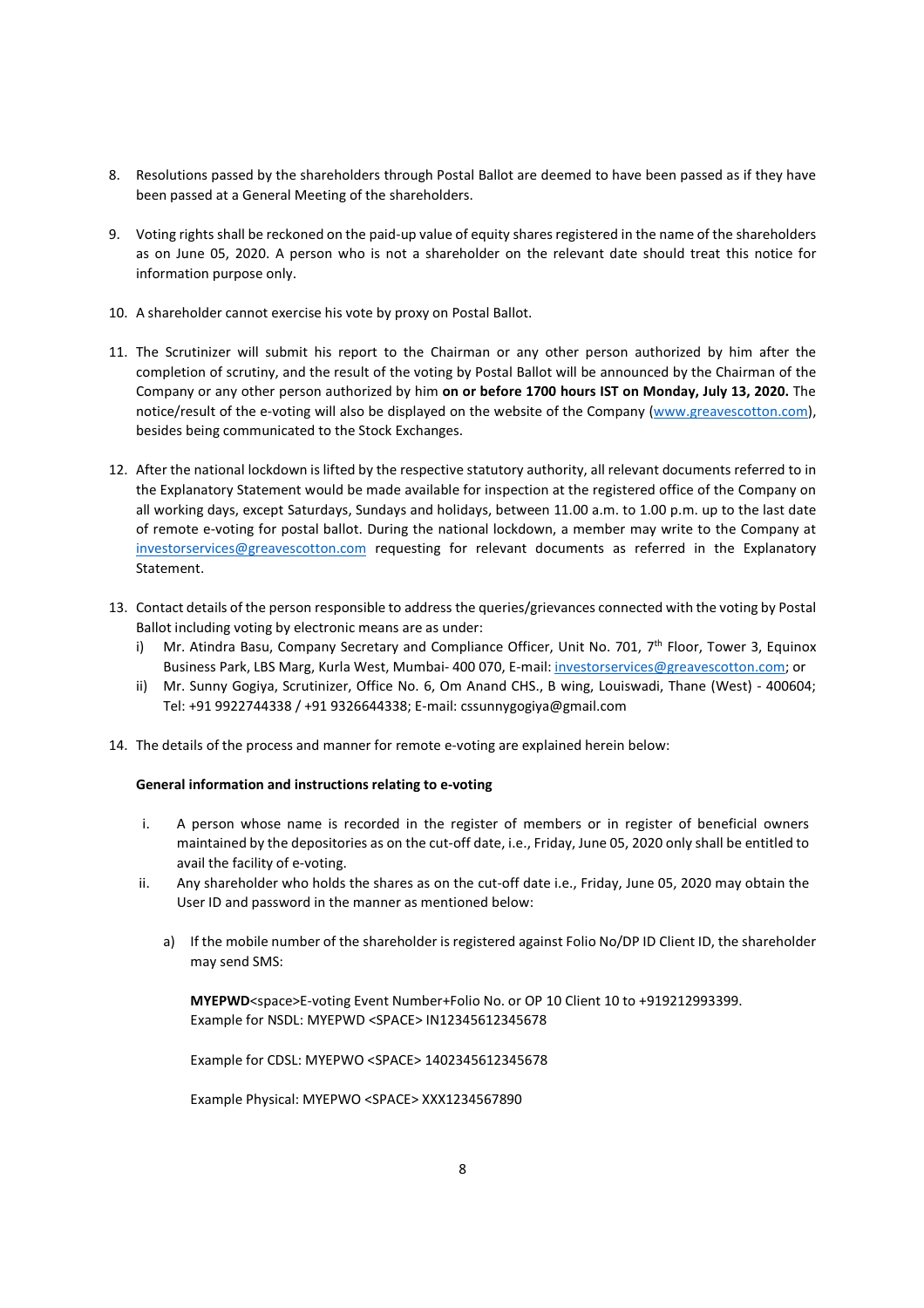- b) If e-mail address of the shareholder is registered against Folio No. /DP ID Client ID, then on the home page of https://evoting. karvy.com, the shareholder may click "Forgot password" and enter Folio No. or DP ID Client ID and Permanent Account Number ("PAN") to generate a password.
- c) Shareholders may call Kfintech's toll free number 1-800-3454-001.
- d) Shareholders may send an e-mail request to evoting@karvy.com and einward.ris@kfintech.com. If the shareholder is already registered with the KFintech e-voting platform then such shareholder can use his/her existing User ID and password for casting the vote through e-voting.
- iii. The e-voting facility will be available during the following period:
	- a) Commencement of e-voting: 0900 hours IST on Friday, June 12, 2020
	- b) End of e-voting: 1700 hours IST on Saturday, July, 11, 2020

The e-voting will not be allowed beyond the aforesaid date and time and the e-voting module shall be disabled by KFintech upon expiry of aforesaid period.

- iv. Instructions and other information relating to e-voting:
	- A. In case of shareholders receiving an e-mail from KFin Technologies Private Limited for shareholders whose e-mail addresses are registered with the Company/depository participant(s)
		- a) Launch internet browser by typing the following URL: https://evoting.karvy.com.
		- b) Enter the login credentials (i.e. User ID and password). The Event No. +Folio No. or DP ID- Client ID will be your User ID. However, if you are already registered with KFintech for e-voting, you can use your existing User ID and password for casting your vote. If required, please visit https://evoting.karvy.com or send an e-mail request to einward.ris@kfintech.com or contact toll free number 1-800-3454-001 for re-setting the password.
		- c) After entering the above details Click on Login.
		- d) You will now reach password change menu, wherein you are required to mandatorily change your password. The new password shall comprise minimum 8 characters with at least one upper case (A-Z), one lower case (a-z), one numeric (0-9) and a special character ( $@, #, \$$ , etc.). The system will also prompt you to update your contact details like mobile number, e-mail ID, etc. on first login. You may also enter a secret question and answer of your choice to retrieve your password in case you forget it. It is strongly recommended that you do not share your password with any other person and that you take utmost care to keep your password confidential.
		- e) You need to login again with the new credentials.
		- f) On successful login, system will prompt to select the e-voting event number of Greaves Cotton Limited.
		- g) On the voting page, enter the number of shares (which represents the number of votes) as on the cut-off date under "FOR/AGAINST" or alternatively, you may partially enter any number in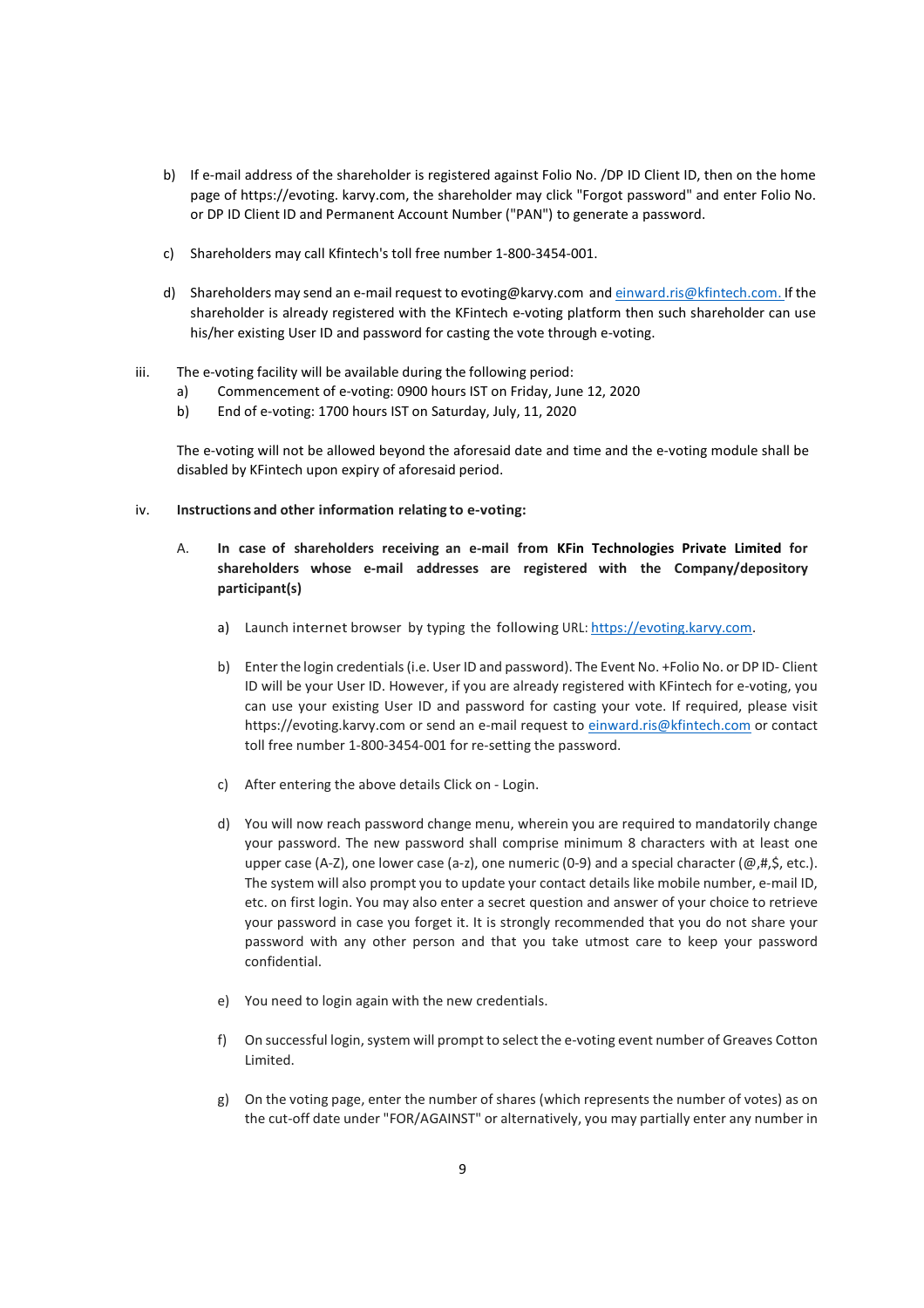"FOR" and partially in "AGAINST" but the total number in "FOR/AGAINST" taken together should not exceed your total shareholding as on the cut-off date. You may also choose the option "ABSTAIN" and the shares held will not be counted under either head.

- h) Shareholders holding shares under multiple folios/demat accounts shall choose the voting process separately for each of the folios/demat accounts.
- i) Voting must be done for each items of the Notice separately. In case you do not desire to cast your vote on any specific item, it will be treated as abstained.
- j) You may then cast your vote by selecting an appropriate option and click on "Submit" and also "Confirm" when prompted.
- k) Once you confirm, you will not be allowed to modify your vote. During the voting period, shareholders can login any number of times till they have not voted on the Resolution(s).
- l) Corporate/Institutional shareholders (i.e. other than individuals, HUF, NRI, etc. ) are required to send scanned certified true copy (PDF Format) of the Board Resolution/Authority Letter, etc., together with attested specimen signature(s) of the duly authorized representative(s), to KFintech at einward.ris@kfintech.com and to Scrutinizer at the e-mail Id: cssunnygogiya@gmail.com. They may also upload the same in the e-voting module under their login. The scanned images of the above mentioned documents should be in the naming format "GREAVES COTTON EVENT NO."

#### Explanatory Statement pursuant to Sections 102 and 110 of the Act

### Item No. 1 and 2: To approve 'Greaves Cotton - Employees Stock Option Plan 2020'

Stock Options represent a reward system based on performance. They help companies attract, retain and motivate the best available talent. Stock Options also provide a company with an opportunity to optimise its personnel costs. This also provides an opportunity to employees to participate in the growth of the company, besides creating long term wealth in their hands.

Further, as the business environment is becoming increasingly competitive, it is important to attract and retain qualified, talented and competent personnel in the Company. Your Company believes in rewarding its Employees including employees of the Holding Company or its Subsidiary Company (ies), if any, for their continuous hard work, dedication and support, which has led the Company and its Holding Company or its Subsidiary Company (ies) on the growth path.

Keeping in line with the above, "Greaves Cotton - Employees Stock Option Plan 2020" ('the Scheme') has been formulated by the Company and to be implemented by Nomination & Remuneration Committee ("NRC") constituted under Section 178 of the Act in accordance with the requirements of Securities and Exchange Board of India (Share Based Employee Benefits) Regulations, 2014 ("SEBI SBEB Regulations") issued by SEBI and other applicable laws. The Scheme has been approved by the Board of Directors at their Meeting held on April 27, 2020, subject to the approval of the shareholders.

The Scheme will be operated and administered under the superintendence of the NRC, which is a Committee of the Board of Directors, the majority of whose Members are Independent Directors. The NRC will formulate the detailed terms and conditions of the Scheme including: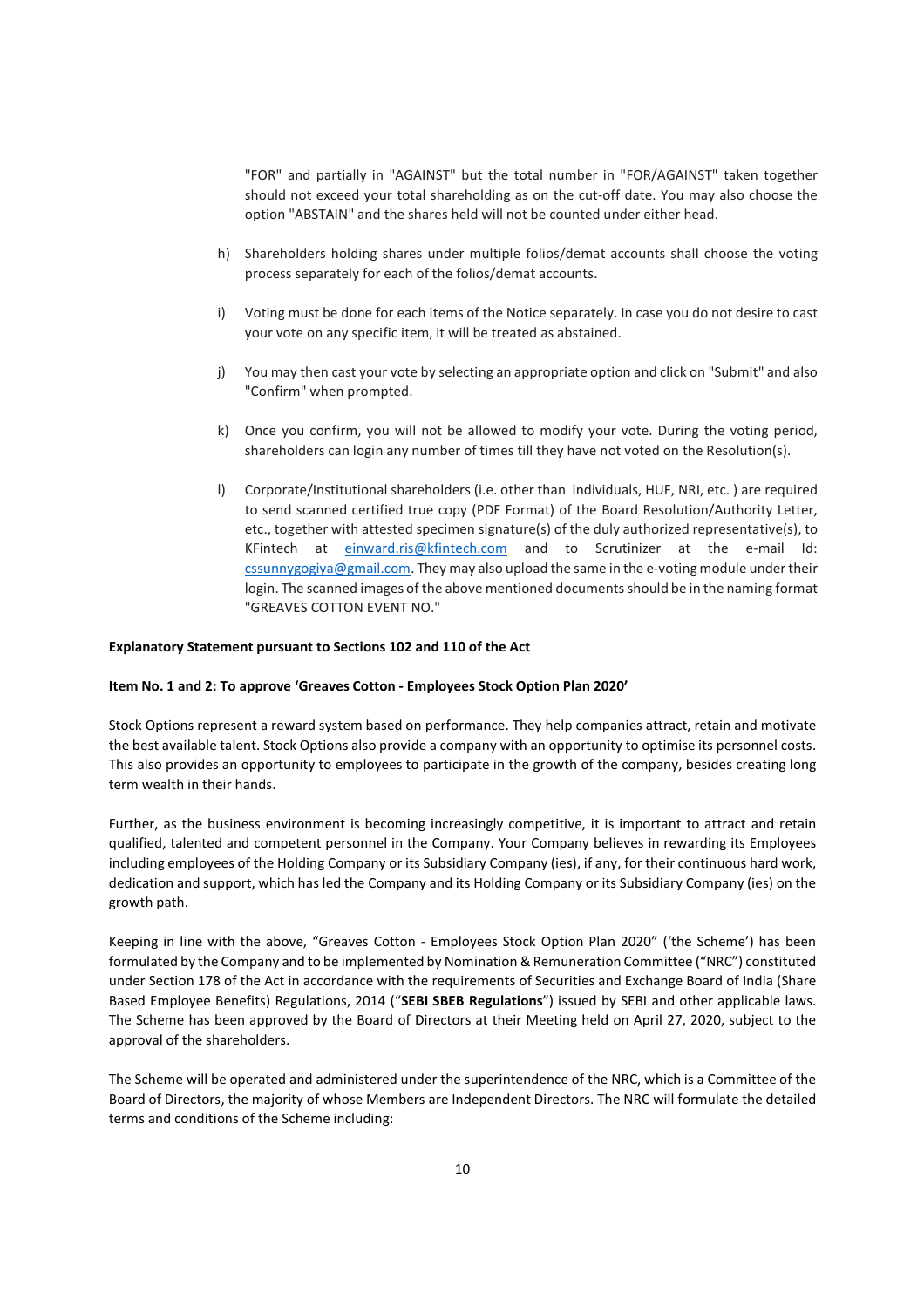- Number of options to be granted to any Employee, and in the aggregate;
- Terms on which the options will vest;
- The conditions under which options vested in Employees may lapse in case of termination of Employees for misconduct;
- The exercise period within which an Employee should exercise the options, and lapsing of options on failure to exercise the options within the exercise period and determination of exercise price which may be different for different class/ classes of Employees falling in the same tranche of grant of Options issued under ESOP-2020;
- The specified time period within which the Employee shall exercise the vested options in the event of termination or resignation of the Employee;
- The right of an Employee to exercise all the options vested in him at one time or at various points of time within the exercise period;
- The procedure for making a fair and reasonable adjustment to the number of options and to the exercise price in case of rights issues, bonus issues and other corporate actions;
- The grant, vesting and exercise of options in case of Employees who are on long leave; and
- Any other related or incidental matters.

### Brief Description of the Scheme is given as under:

a) The total number of options to be granted:

The total number of options that may, in the aggregate, be issued would be such number of options which shall entitle the option holders to acquire in one or more tranches up to 2.00% of the paid-up share capital of the Company (as appearing on the date of the approval of shareholders).

SEBI SBEB Regulations require that in case of any corporate action(s) such as rights issues, bonus issues, merger and sale or division, and others, a fair and reasonable adjustment needs to be made to the Options granted. Accordingly, if any additional Equity Shares are issued by the Company to the Option grantees for making such fair and reasonable adjustment, the above ceiling Shares shall be deemed to be increased to the extent of such additional equity shares issued.

An employee may surrender his/her vested /unvested options at any time during his employment with the company. Any employee willing to surrender his/her options shall communicate the same to the Board or Committee in writing.

Vested options lapsed due to non-exercise, surrender and/or unvested options that gets cancelled due to resignation of Option grantees, surrendered or otherwise, would be available for being re-granted at a future date. The Board is authorized to re-grant such lapsed / cancelled / surrendered options as per the provisions of ESOP-2020.

b) Identification of classes of employees entitled to participate and be beneficiaries in the Scheme:

All permanent employees working in India or out of India and Directors (whether Managing/Whole time Director or not) of Company and its Holding Company and its Subsidiary Company(ies), (present or future) (excluding promoters and an employee who is a Promoter or a person belonging to the Promoter Group) and further excluding a director who either by himself or through his relative or through any Body Corporate, directly or indirectly holds more than 10% of the outstanding equity shares of the Company and excluding Independent Directors as may be decided by the NRC.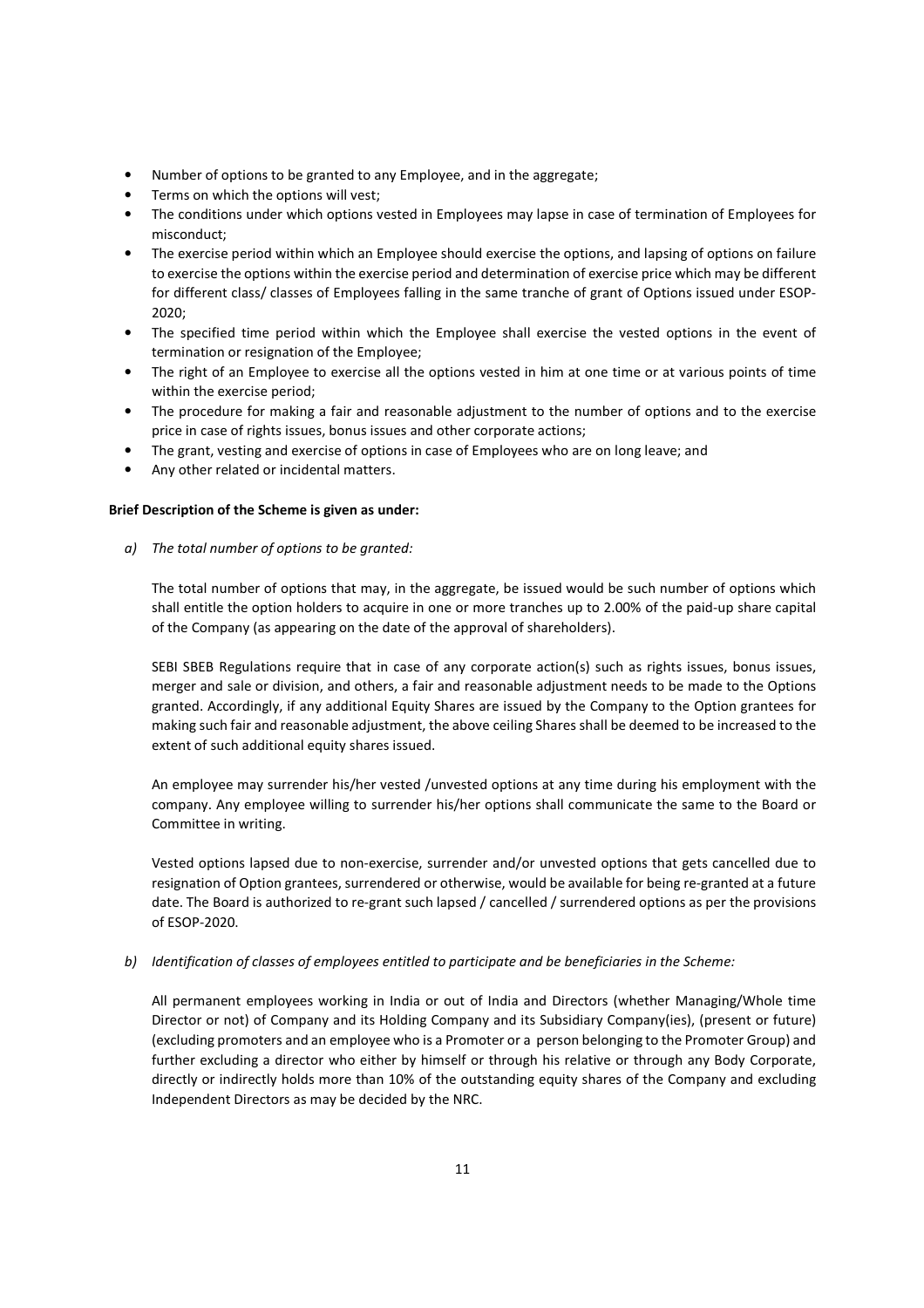The class of Employees eligible for participating in the Scheme shall be determined on the basis of the grade, number of years' service, performance and role assigned to the employee and such other parameters as may be decided by the NRC in its sole discretion from time to time.

The options granted to an Employee will not be transferable to any person and shall not be pledged, hypothecated, mortgaged or otherwise alienated in any other manner.

- c) Terms of the scheme:
	- (1) The Company shall not vary the terms of the schemes in any manner, which may be detrimental to the interests of the Option Grantees: Provided that the company shall be entitled to vary the terms of the schemes to meet any regulatory requirements.
	- (2) Subject to the proviso to sub-regulation (1), the company may by special resolution in a general meeting vary the terms of the schemes offered pursuant to an earlier resolution of the general body but not yet exercised by the employee provided such variation is not prejudicial to the interests of the Option Grantees.
	- (3) The notice for passing special resolution for variation of terms of the schemes shall disclose full details of the variation, the rationale therefore, and the details of the Option Grantees who are beneficiaries of such variation.
	- (4) The Company may re-price the options as the case may be which are not exercised, whether or not they have been vested if the terms of the grants were rendered unattractive due to fall in the price of the shares in the stock market; Provided that the company ensures that such re-pricing shall not be detrimental to the interest of the Option Grantees and approval of the shareholders in general meeting has been obtained for such re-pricing.
- d) Transferability of Employee Stock Options:
	- (1) The Options granted to an employee shall not be transferable to any person and shall not be pledged, hypothecated, mortgaged or otherwise alienated in any manner. However, in the event of the death of the Option Grantee, the right to exercise all the Options granted to him till such date shall be vest in his legal heirs or nominees.
	- (2) In the event of resignation or termination of the Option Grantee, all the options which are granted and yet not vested as on that day shall lapse.
	- (3) In the event that an Option Grantee who has been granted benefits under a scheme is transferred or deputed to Holding Company and its Subsidiary Company prior to vesting or exercise, the vesting and exercise as per the terms of grant shall continue in case of such transferred or deputed employee even after the transfer or deputation.

### e) Requirements of vesting and period of vesting:

Vesting of options may commence after a period of not less than one year from the date of individual grant. The vesting may occur in one or more tranches, subject to the terms and conditions of vesting, as stipulated in the ESOP-2020.

Following table shall be applicable in case of various scenarios (during employment) for vesting and exercising: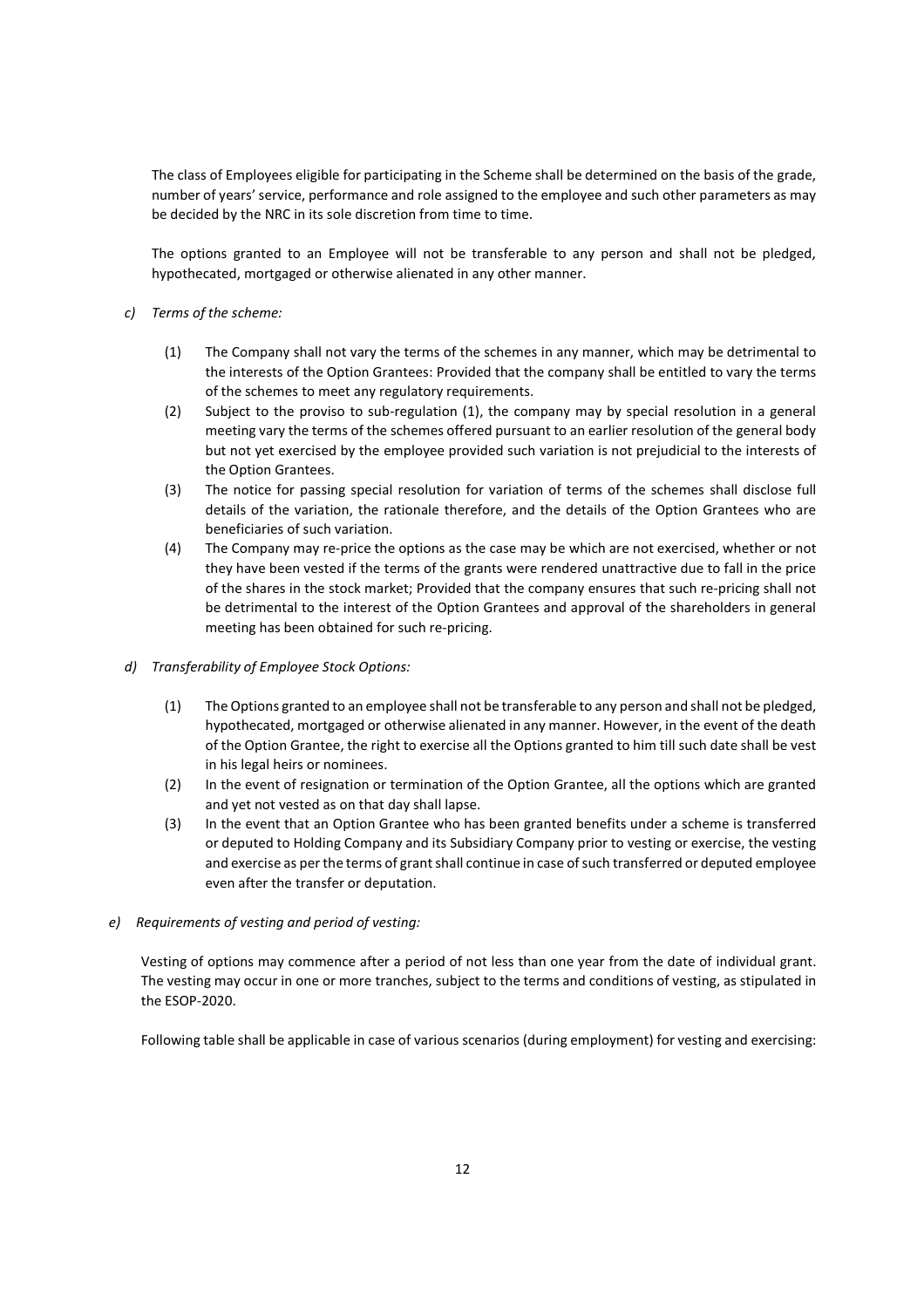| Sr.<br>No.     | <b>Separations</b>                       | <b>Vested Options</b>                                                                                                                                                                                                                                                                               | <b>Unvested Options</b>                                                                                                                                                                                                                                                                                                                                                                                            |
|----------------|------------------------------------------|-----------------------------------------------------------------------------------------------------------------------------------------------------------------------------------------------------------------------------------------------------------------------------------------------------|--------------------------------------------------------------------------------------------------------------------------------------------------------------------------------------------------------------------------------------------------------------------------------------------------------------------------------------------------------------------------------------------------------------------|
| 1              | Resignation                              | All Vested Options prior to termination<br>of employment (due to resignation)<br>will have to be exercised by the Option<br>Holder within the timeline mentioned<br>in the Letter of Grant.                                                                                                         | All Unvested Options shall lapse<br>unless NRC stipulates otherwise in<br>the Letter of Grant.                                                                                                                                                                                                                                                                                                                     |
| 2              | <b>Termination (With</b><br>cause)       | All Vested Options shall lapse on the<br>termination of employment of the<br>Option holder, they shall be cancelled<br>and revert to the Plan Pool.                                                                                                                                                 | All Unvested Options shall lapse on<br>the termination of employment of<br>the Option holder, they shall be<br>cancelled and revert to the Plan Pool.                                                                                                                                                                                                                                                              |
| 3              | <b>Termination</b><br>(Without cause)    | All Vested Options, which were not<br>at the<br>time<br>of<br>such<br>allotted<br>termination, may be exercised by the<br>Option Grantee on or before his last<br>working day with the Company.                                                                                                     | All Unvested Options shall lapse with<br>immediate effect unless otherwise<br>determined by the NRC, at its sole<br>discretion. The Option holder may<br>exercise the Vested Options in the<br>manner and within a period as may<br>be stipulated in the Letter of Grant.<br>Any Options which are not exercised<br>within the period, shall lapse and be<br>cancelled and revert to the Plan Pool.                |
| $\overline{4}$ | Retirement<br>approved by the<br>Company | All Vested Options prior to termination<br>of employment, will have to be<br>exercised by the Option Holder within<br>the timeline as mentioned in the<br>Letter of Grant. Any Options which are<br>not exercised within the period, shall<br>lapse and be cancelled and revert to<br>the Plan Pool | All Unvested Options shall continue<br>to vest as per original vesting<br>criteria/period as stipulated in the<br>Letter of Grant. Upon vesting of<br>unvested options, will have to be<br>exercised by the Option Holder<br>within the timeline as mentioned in<br>the Letter of Grant. Any Options<br>which are not exercised within the<br>period, shall lapse and be cancelled<br>and revert to the Plan Pool. |
| 5              | <b>Death</b>                             | All Vested Options may be exercised<br>by the Option Grantee's nominee or<br>legal heir within permitted exercise<br>period.                                                                                                                                                                        | All the Unvested Options shall vest on<br>the date of termination of such<br>employment due to death. The<br>nominee or legal heir may exercise<br>the Vested Options in the manner<br>and within a period as may be<br>stipulated in the Letter of Grant. Any<br>Options which are not exercised<br>within the period, shall lapse and be<br>cancelled and revert to the Plan Pool.                               |
| 6              | Permanent<br><b>Disability</b>           | All Vested Options may be exercised<br>by the Option Grantee or, if the Option<br>Grantee is himself, unable to exercise<br>due to such disability, by the nominee<br>within permitted exercise period.                                                                                             | All the Unvested Options shall vest on<br>the date of termination of such<br>employment. The Option holder or<br>his nominee may exercise the Vested<br>Options in the manner and within a<br>period as may be stipulated in the                                                                                                                                                                                   |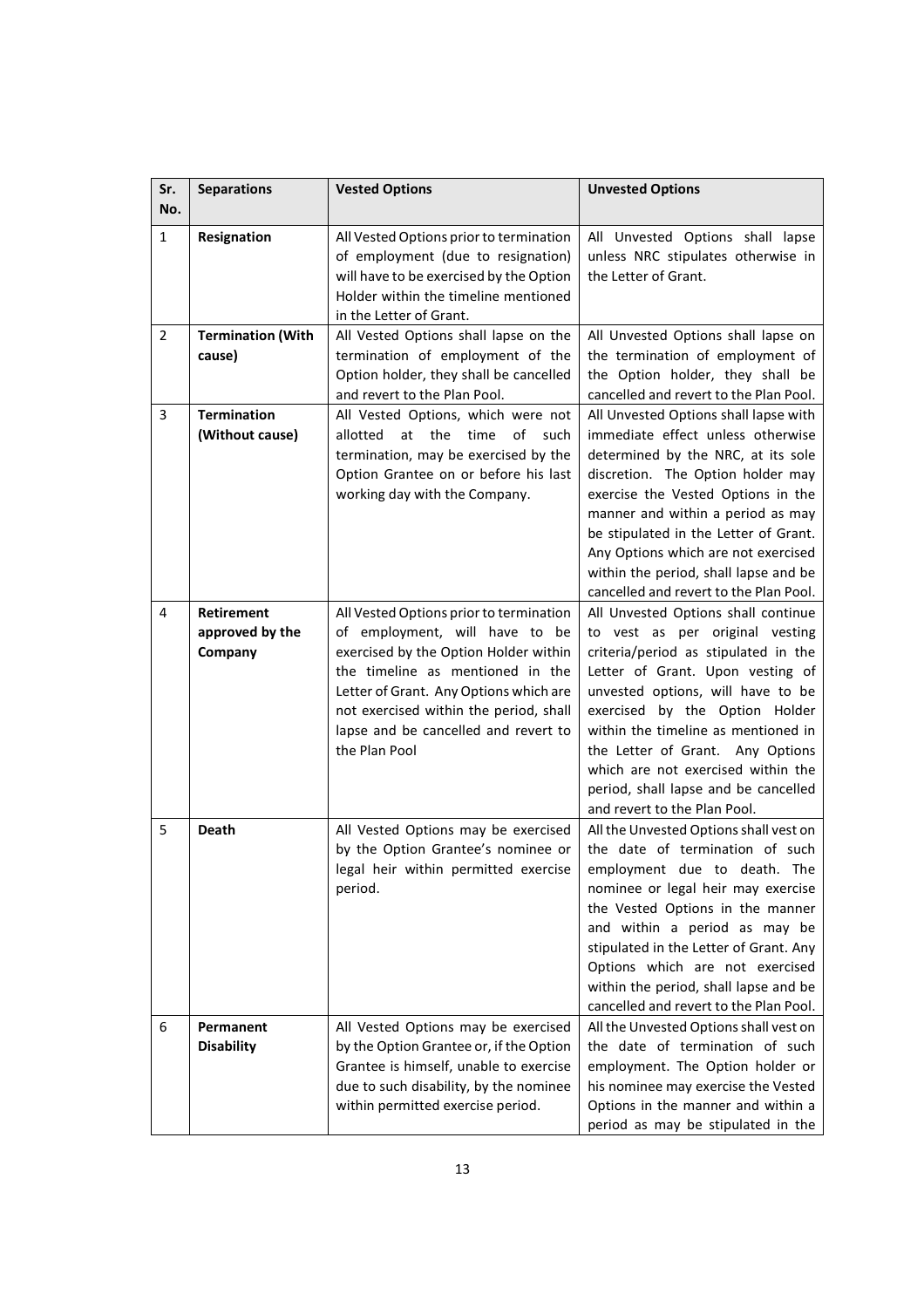|  | Letter of Grant. Any Options which   |
|--|--------------------------------------|
|  | are not exercised within the period, |
|  | shall lapse and be cancelled and     |
|  | revert to the Plan Pool.             |

f) Maximum period within which the options shall be vested:

The maximum vesting period shall be 7 (Seven) years from the date of grant of options or such other period as may be prescribed under the Applicable Law including but not limited to SEBI (SBEB) Regulations unless otherwise decided by the Nomination and Remuneration Committee.

g) Exercise price or pricing formula:

Exercise Price means the par value of the Share payable by the Eligible Employee for the Exercise of each Option Granted under the Scheme for the allotment of one Share

h) Exercise period and process of exercise:

The period as provided in the Letter of Grant or such other period as may be intimated by the NRC, from time to time, within which the Eligible Employee may elect to Exercise the Vested Options.

The Vested options shall be exercisable by the employees by a written application (which will include making applications online using any ESOP administration software) to the Company expressing his/ her desire to exercise such options in such manner and on such format as may be prescribed by the NRC from time to time. The options shall lapse if not exercised within the specified exercise period. The options may also lapse, under certain circumstances even before the expiry of the specified exercise period.

Payment of the Exercise Price shall be made by a crossed cheque or a demand draft drawn in favour of the Company, or by any other payment methods prevalent in RBI recognized banking channels or in such other manner and subject to such procedures as the Board/Committee may decide.

i) Appraisal Process for determining the eligibility of Employees to the Scheme:

The appraisal process for determining the eligibility of the Employee will be specified by the NRC and will be based on criteria such as the grade of Employee, length of service, performance record, merit of the Employee, future potential contribution by the Employee and/or by any such criteria that may be determined by the NRC.

j) Maximum number of options to be issued per Employee and in the aggregate:

The number of Options that may be granted to any specific employee under ESOP-2020 shall not exceed the number of Shares equivalent to 2% of the paid-up Share Capital of the Company in aggregate and shall not exceed equal to or exceeding 1% of the paid up Share Capital during any one year if the prior specific approval from shareholders of the Company through a special resolution to this effect is not obtained.

k) Maximum quantum of benefits to be provided per employee under a Scheme:

The Maximum quantum of benefits underlying the options issued to an eligible employee shall depend upon the Market Price of the shares as on the date of sale of shares arising out of Exercise of options.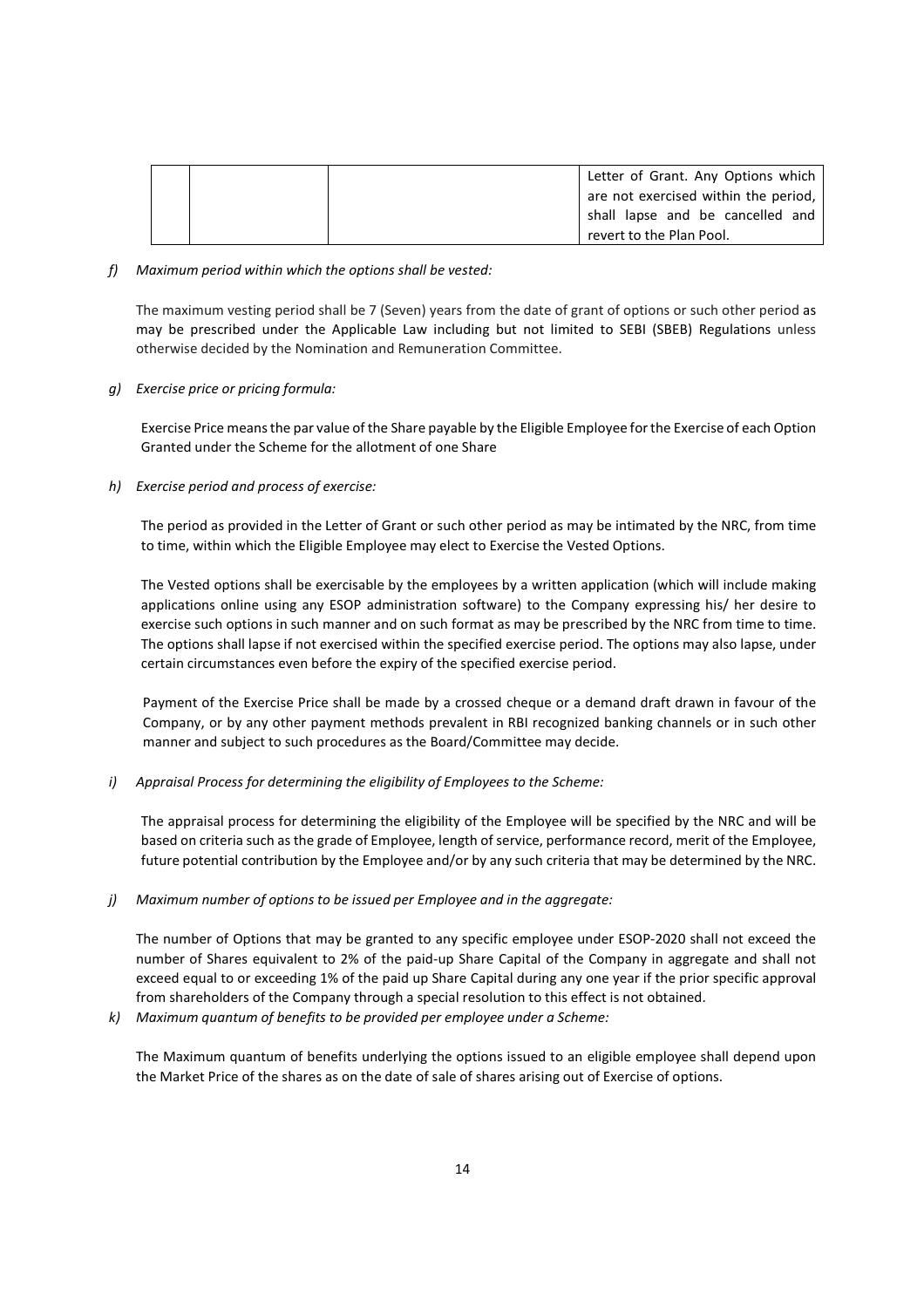### l) Certificate from auditors:

The Board of Directors shall at each annual general meeting place before the shareholders a certificate from the auditors of the company that the scheme(s) has been implemented in accordance with the prescribed regulations and in accordance with the resolution of the company in the general meeting.

m) Whether the scheme is to be implemented and administered directly by the Company or through a trust:

The Scheme will be implemented directly by the Company under the guidance of the Nomination and Remuneration Committee of the Board.

n) Whether scheme involves new issue of shares by the Company or Secondary acquisition by the trust:

The Scheme will involve only new issue of shares by the Company.

o) Disclosure and accounting policies:

The Company shall conform to the accounting policies specified by Securities & Exchange Board of India as per the SEBI SBEB Regulations, amended from time to time and relevant Accounting Standard as may be prescribed by the Institute of Chartered Accountants of India (ICAI) from time to time.

p) The amount of loan to be provided for implementation of the scheme(s) by the company to the trust, its tenure, utilization, repayment terms, etc.:

Not Applicable

q) Maximum percentage of secondary acquisition (subject to limits specified under the regulations) that can be made by the trust for the purposes of the scheme(s).:

Not Applicable

r) Method of Valuation:

The Company follows fair value method for computing the compensation cost, if any, for the options granted. The company will follow IFRS/ IND AS/ any other requirements as are applicable to the Company for the same.

s) Rights of the option holder:

The employee shall not have right to receive any dividend or to vote or in any manner enjoy the benefits of a shareholder in respect of option granted to him, till shares are allotted upon exercise of option.

t) Consequence of failure to exercise option:

All unexercised options shall lapse if not exercised on or before the exercised period ends. The amount payable by the employee, if any, at the time of grant of option, -

(a) may be forfeited by the company if the option is not exercised by the employee within the exercise period; or